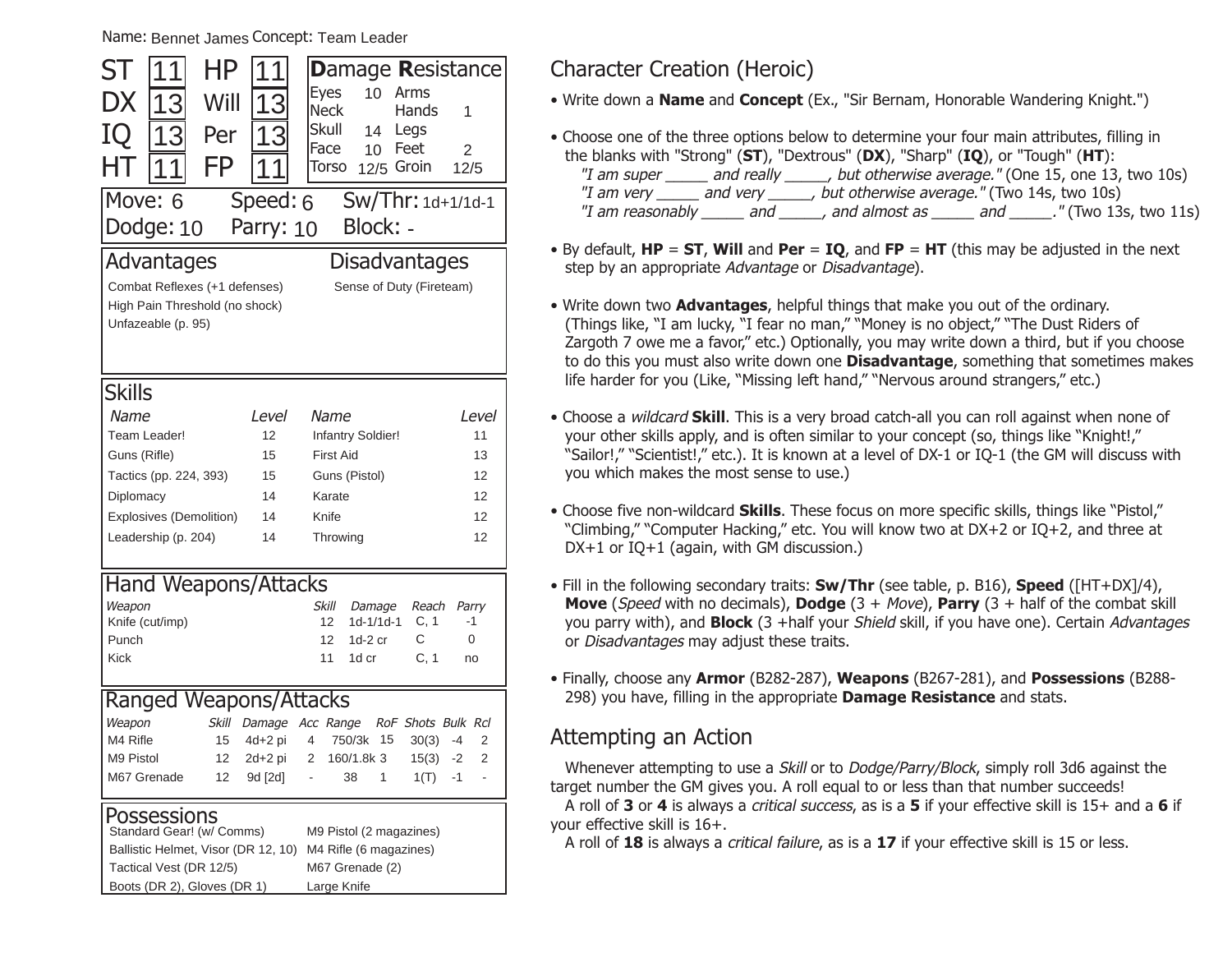| Name: Carl Ford<br>Concept: Sniper                                                                                                                       |                                                                  |                                                                                                                                                                       |                                           |  |  |  |
|----------------------------------------------------------------------------------------------------------------------------------------------------------|------------------------------------------------------------------|-----------------------------------------------------------------------------------------------------------------------------------------------------------------------|-------------------------------------------|--|--|--|
| ΗP<br>ST<br>DX<br>Will<br>14<br>IQ<br>12<br>Per<br>FP                                                                                                    | 12<br>13                                                         | <b>Damage Resistance</b><br><b>Eyes</b><br>10<br>Arms<br><b>Neck</b><br>Hands<br><b>Skull</b><br>14<br>Legs<br>Face<br>Feet<br>10 <sup>°</sup><br>12/5 Groin<br>Torso | 1<br>$\overline{2}$<br>12/5               |  |  |  |
| Dodge: 10                                                                                                                                                | Move: 6<br>Speed: 6.3 Sw/Thr: 1d+1/1d-1<br>Block: -<br>Parry: 10 |                                                                                                                                                                       |                                           |  |  |  |
| Advantages<br>Disadvantages<br>Combat Reflexes (+1 defenses)<br>Sense of Duty (Fireteam)<br>High Pain Threshold (no shock)<br>Marksman (+1 Per, +1 Guns) |                                                                  |                                                                                                                                                                       |                                           |  |  |  |
| <b>Skills</b><br>Name<br>Sniper!<br>Guns (Rifle)<br><b>Stealth</b><br>Navigation (Land)<br>Search<br>Tracking                                            | Level<br>11<br>17<br>16<br>13<br>13<br>13                        | Name<br>Infantry Soldier!<br><b>First Aid</b><br>Guns (Pistol)<br>Karate<br>Knife<br>Throwing                                                                         | Level<br>10<br>12<br>14<br>13<br>13<br>13 |  |  |  |
| Hand Weapons/Attacks<br>Weapon<br>Knife (cut/imp)<br>Punch<br><b>Kick</b>                                                                                |                                                                  | Skill<br>Reach<br>Damage<br>C, 1<br>13<br>1d-1/1d-1<br>13<br>С<br>1d-2 cr<br>C, 1<br>12<br>1d cr                                                                      | Parry<br>-1<br>0<br>no                    |  |  |  |
| Ranged Weapons/Attacks<br>Weapon<br>Skill<br>M24 Rifle<br>17<br>M9 Pistol<br>14<br>M67 Grenade<br>13                                                     | 7d pi<br>2d+2 pi<br>9d [2d]                                      | Damage Acc Range<br>RoF Shots Bulk Rcl<br>5(3i)<br>1k/4.2k 1<br>5<br>2<br>160/1.8k 3<br>15(3)<br>1<br>38<br>1(T)                                                      | $-5$<br>4<br>$-2$<br>2<br>-1              |  |  |  |
| Possessions<br>Standard Gear! (w/ Comms)<br>Ballistic Helmet, Visor (DR 12, 10)<br>Tactical Vest (DR 12/5)<br>Boots (DR 2), Gloves (DR 1)                |                                                                  | M9 Pistol (2 magazines)<br>M24 Rifle (6 magazines)<br>M67 Grenade (2)<br>Large Knife                                                                                  |                                           |  |  |  |

# Character Creation (Heroic)

• Write down a **Name** and **Concept** (Ex., "Sir Bernam, Honorable Wandering Knight.")

- Choose one of the three options below to determine your four main attributes, filling in the blanks with "Strong" (**ST**), "Dextrous" (**DX**), "Sharp" (**IQ**), or "Tough" (**HT**): "I am super \_\_\_\_\_ and really \_\_\_\_\_, but otherwise average." (One 15, one 13, two 10s) "I am very \_\_\_\_\_ and very \_\_\_\_\_, but otherwise average." (Two 14s, two 10s) "I am reasonably and  $\overline{a}$ , and almost as  $\overline{a}$  and  $\overline{a}$ ." (Two 13s, two 11s)
- By default, **HP** <sup>=</sup>**ST**, **Will** and **Per** <sup>=</sup>**IQ**, and **FP** <sup>=</sup>**HT** (this may be adjusted in the next step by an appropriate Advantage or Disadvantage).
- Write down two **Advantages**, helpful things that make you out of the ordinary. (Things like, "I am lucky, "I fear no man," "Money is no object," "The Dust Riders of Zargoth 7 owe me a favor," etc.) Optionally, you may write down a third, but if you choose to do this you must also write down one **Disadvantage**, something that sometimes makes life harder for you (Like, "Missing left hand," "Nervous around strangers," etc.)
- Choose a wildcard **Skill**. This is a very broad catch-all you can roll against when none of your other skills apply, and is often similar to your concept (so, things like "Knight!,"  "Sailor!," "Scientist!," etc.). It is known at a level of DX-1 or IQ-1 (the GM will discuss with you which makes the most sense to use.)
- Choose five non-wildcard **Skills**. These focus on more specific skills, things like "Pistol," "Climbing," "Computer Hacking," etc. You will know two at DX+2 or IQ+2, and three at DX+1 or IQ+1 (again, with GM discussion.)
- Fill in the following secondary traits: **Sw/Thr** (see table, p. B16), **Speed** ([HT+DX]/4), **Move** (Speed with no decimals), **Dodge** (3 + Move), **Parry** (3 + half of the combat skill you parry with), and **Block** (3 +half your Shield skill, if you have one). Certain Advantages or Disadvantages may adjust these traits.
- Finally, choose any **Armor** (B282-287), **Weapons** (B267-281), and **Possessions** (B288- 298) you have, filling in the appropriate **Damage Resistance** and stats.

# Attempting an Action

Whenever attempting to use a *Skill* or to *Dodge/Parry/Block*, simply roll 3d6 against the target number the GM gives you. A roll equal to or less than that number succeeds!

A roll of **3** or **4** is always a critical success, as is a **5** if your effective skill is 15+ and a **6** if your effective skill is 16+.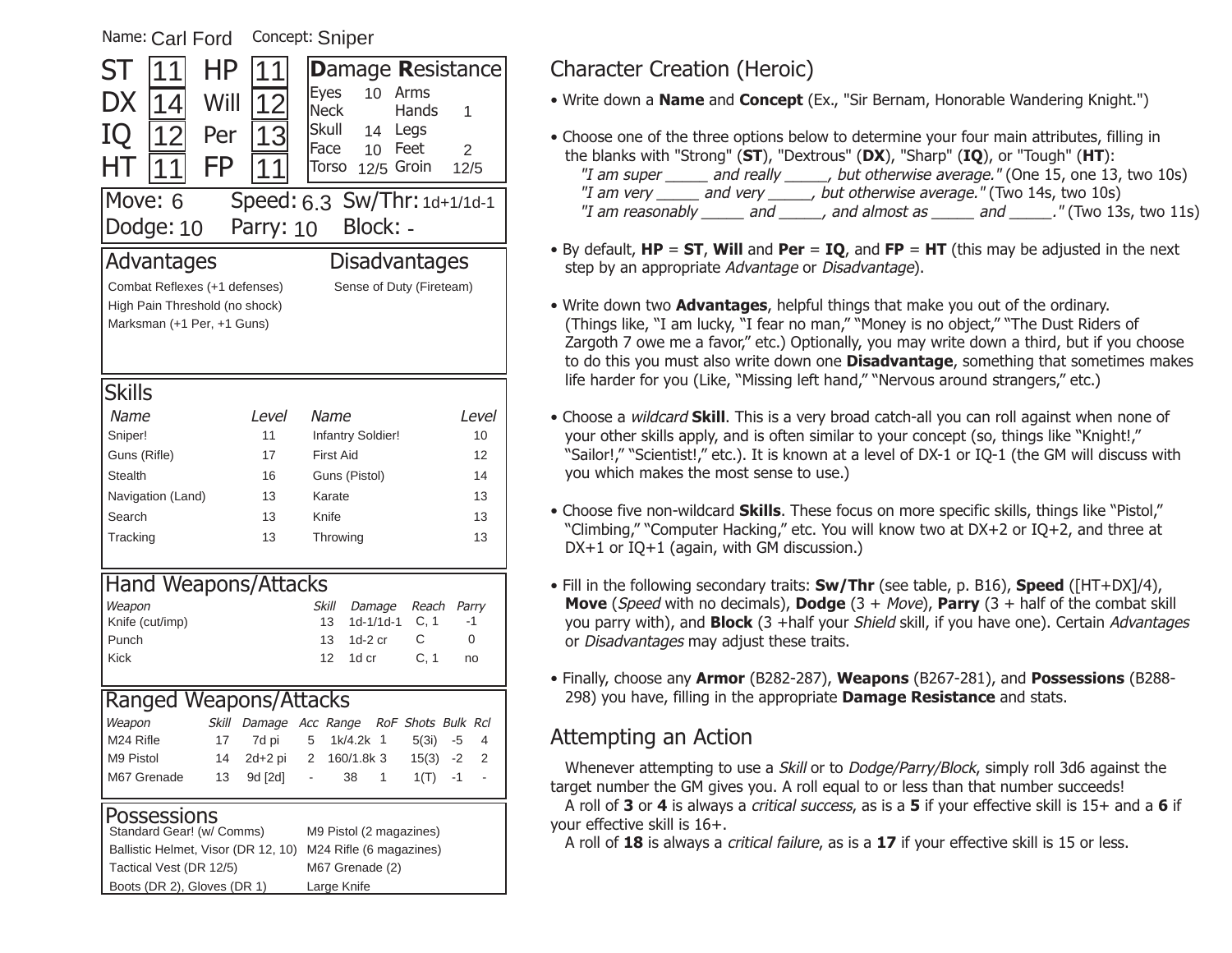Name: Lewis Fiscetti Concept: Grenadier

| ST                   | 13                                                   | ΗP    | З                                   |                     |                        | <b>Damage Resistance</b> |                |                |
|----------------------|------------------------------------------------------|-------|-------------------------------------|---------------------|------------------------|--------------------------|----------------|----------------|
| DX                   | 13                                                   | Will  | 12                                  | <b>Eyes</b><br>Neck | 10                     | Arms<br>Hands            | 1              |                |
| IO                   |                                                      | Per   | 12                                  | Skull               | 14                     | Legs                     |                |                |
|                      | 12                                                   |       |                                     | Face                | 10 <sup>°</sup>        | Feet                     | $\overline{2}$ |                |
| HТ                   |                                                      | FP    |                                     | Torso               |                        | 12/5 Groin               | 12/5           |                |
| Move: 6              |                                                      |       | Speed: 6                            |                     |                        | $Sw/Thr:$ 2d-1/1d        |                |                |
|                      | Dodge: 10                                            |       | Parry: 10                           |                     | Block: -               |                          |                |                |
|                      | Advantages                                           |       |                                     |                     |                        | <b>Disadvantages</b>     |                |                |
|                      |                                                      |       |                                     |                     |                        |                          |                |                |
|                      | Basic Speed (+0.25)<br>Combat Reflexes (+1 defenses) |       |                                     |                     |                        | Sense of Duty (Fireteam) |                |                |
|                      | High Pain Threshold (no shock)                       |       |                                     |                     |                        |                          |                |                |
|                      |                                                      |       |                                     |                     |                        |                          |                |                |
|                      |                                                      |       |                                     |                     |                        |                          |                |                |
| <b>Skills</b>        |                                                      |       |                                     |                     |                        |                          |                |                |
| Name                 |                                                      |       | <i>Level</i>                        | Name                |                        |                          | <i>Level</i>   |                |
| Grenadier!           |                                                      |       | 11                                  |                     | Infantry Soldier!      |                          | 10             |                |
| Guns (Rifle)         |                                                      |       | 15                                  | <b>First Aid</b>    |                        |                          | 11             |                |
|                      | Guns (Gren. Launcher)                                |       | 15                                  |                     | Guns (Pistol)          |                          | 12             |                |
|                      | Explosives (EOD)                                     |       | 13                                  | Karate              |                        |                          |                | 12             |
|                      | Fast-Draw (Grenades)                                 |       | 14                                  | Knife               |                        |                          | 12             |                |
| Throwing             |                                                      |       | 14                                  |                     |                        |                          |                |                |
|                      |                                                      |       |                                     |                     |                        |                          |                |                |
|                      |                                                      |       | <b>Hand Weapons/Attacks</b>         |                     |                        |                          |                |                |
| Weapon               |                                                      |       |                                     | <b>Skill</b>        | Damage                 | Reach                    | Parry          |                |
|                      | Knife (cut/imp)                                      |       |                                     | 12                  | 2d-3/1d                | C, 1                     | -1             |                |
| Punch<br><b>Kick</b> |                                                      |       |                                     | 12<br>11            | $1d-1$ cr<br>$1d+1$ cr | С<br>C, 1                | 0              |                |
|                      |                                                      |       |                                     |                     |                        |                          | no             |                |
|                      |                                                      |       | <b>Ranged Weapons/Attacks</b>       |                     |                        |                          |                |                |
| Weapon               |                                                      | Skill | Damage                              | Acc Range           |                        | RoF Shots Bulk Rcl       |                |                |
| M4 Rifle             |                                                      | 15    | 4d+2 pi                             | 4                   | 750/3k<br>15           | 30(3)                    | -5             | $\overline{2}$ |
|                      | M203 Launcher                                        | 15    | 4d-1 [2d]                           | 1                   | 1<br>30/440            | 1(2)                     | $-2$           | $\overline{2}$ |
|                      | M67 Grenade                                          | 14    | 9d [2d]                             | ä,                  | 1<br>45                | 1(T)                     | -1             | $\blacksquare$ |
|                      | <b>Possessions</b>                                   |       |                                     |                     |                        |                          |                |                |
|                      | Standard Gear! (w/ Comms)                            |       |                                     |                     |                        | M9 Pistol (2 magazines)  |                |                |
|                      |                                                      |       | Ballistic Helmet, Visor (DR 12, 10) |                     | M4 Rifle (6 magazines) |                          |                |                |

w/ M203 Launcher (8 grenades) M67 Grenade (4), Large Knife

Tactical Vest (DR 12/5) Boots (DR 2), Gloves (DR 1)

### Character Creation (Heroic)

• Write down a **Name** and **Concept** (Ex., "Sir Bernam, Honorable Wandering Knight.")

- Choose one of the three options below to determine your four main attributes, filling in the blanks with "Strong" (**ST**), "Dextrous" (**DX**), "Sharp" (**IQ**), or "Tough" (**HT**): "I am super \_\_\_\_\_ and really \_\_\_\_\_, but otherwise average." (One 15, one 13, two 10s) "I am very \_\_\_\_\_\_ and very \_\_\_\_\_\_, but otherwise average." (Two 14s, two 10s) "I am reasonably \_\_\_\_\_\_ and \_\_\_\_\_\_, and almost as \_\_\_\_\_\_ and \_\_\_\_\_\_." (Two 13s, two 11s)
- By default, **HP** <sup>=</sup>**ST**, **Will** and **Per** <sup>=</sup>**IQ**, and **FP** <sup>=</sup>**HT** (this may be adjusted in the next step by an appropriate Advantage or Disadvantage).
- Write down two **Advantages**, helpful things that make you out of the ordinary. (Things like, "I am lucky, "I fear no man," "Money is no object," "The Dust Riders of Zargoth 7 owe me a favor," etc.) Optionally, you may write down a third, but if you choose to do this you must also write down one **Disadvantage**, something that sometimes makes life harder for you (Like, "Missing left hand," "Nervous around strangers," etc.)
- Choose a wildcard **Skill**. This is a very broad catch-all you can roll against when none of your other skills apply, and is often similar to your concept (so, things like "Knight!,"  "Sailor!," "Scientist!," etc.). It is known at a level of DX-1 or IO-1 (the GM will discuss with you which makes the most sense to use.)
- Choose five non-wildcard **Skills**. These focus on more specific skills, things like "Pistol," "Climbing," "Computer Hacking," etc. You will know two at DX+2 or IQ+2, and three at DX+1 or IQ+1 (again, with GM discussion.)
- Fill in the following secondary traits: **Sw/Thr** (see table, p. B16), **Speed** ([HT+DX]/4), **Move** (Speed with no decimals), **Dodge** (3 + Move), **Parry** (3 + half of the combat skill you parry with), and **Block** (3 +half your Shield skill, if you have one). Certain Advantages or Disadvantages may adjust these traits.
- Finally, choose any **Armor** (B282-287), **Weapons** (B267-281), and **Possessions** (B288- 298) you have, filling in the appropriate **Damage Resistance** and stats.

### Attempting an Action

Whenever attempting to use a *Skill* or to *Dodge/Parry/Block*, simply roll 3d6 against the target number the GM gives you. A roll equal to or less than that number succeeds!

A roll of **3** or **4** is always a critical success, as is a **5** if your effective skill is 15+ and a **6** if your effective skill is 16+.